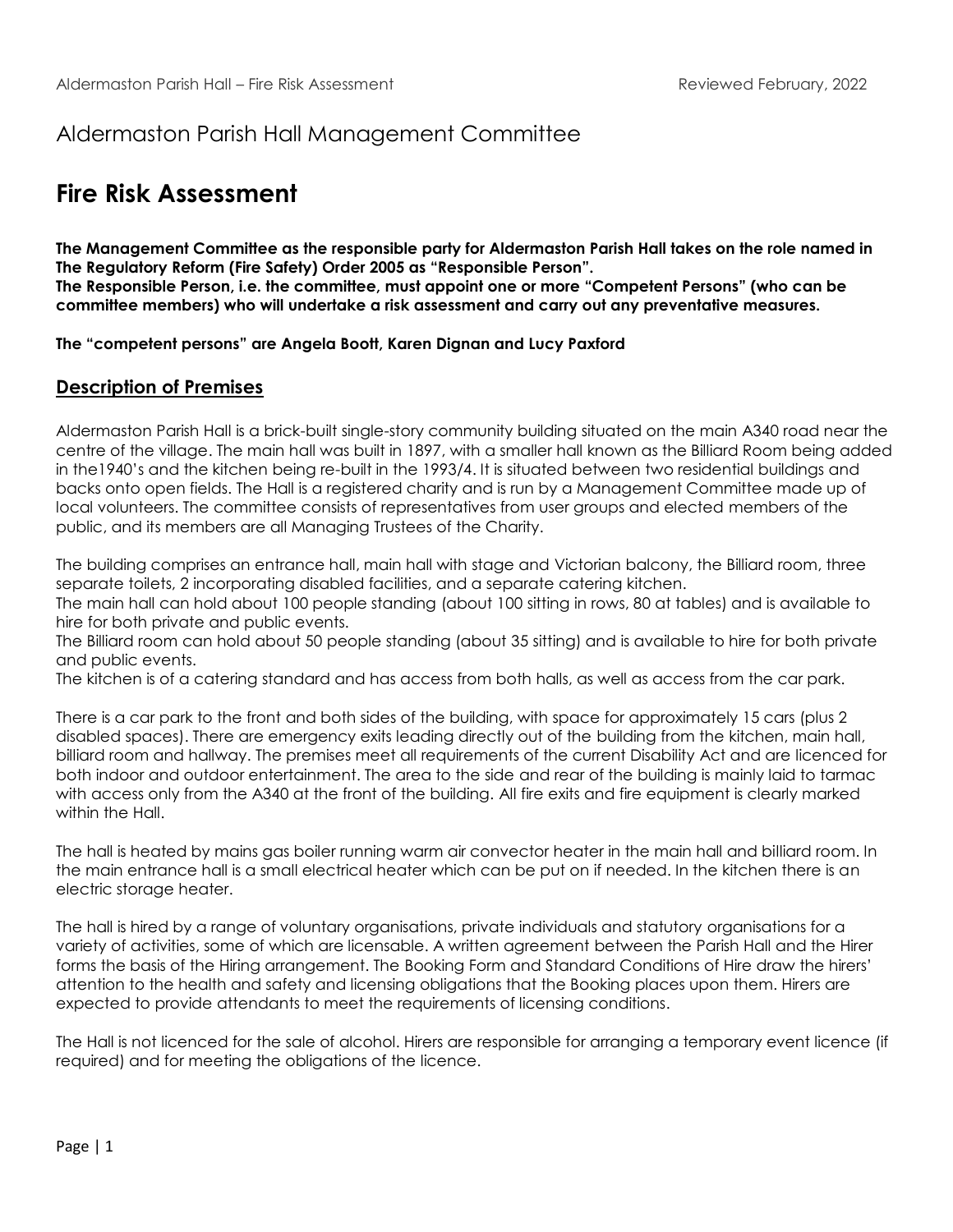### **Principal Uses of Aldermaston Parish Hall**

The Parish Hall is used for a wide variety of functions. These cover, but are not limited to mother & toddlers group, Brownies, Ballet, exercise classes, Parish Council meetings, plays, private parties, carol concerts and charity fund raisers.

Aldermaston Parish Hall Management Committee will encourage all regular users of the Hall to carry out their own Fire Risk Assessment, highlighting the areas that pertain to their own Group of users and their activities. A Fire Risk Assessment has been done by the Aldermaston Parish Hall Management Committee to cover all aspects of the Hall, but in particular for those Hirers who are not familiar with the layout and equipment. The Aldermaston Parish Hall Management Committee encourages Hirers to make themselves aware of the exit routes, the firefighting equipment and the plan of the Hall detailing the location of the equipment and the escape routes.

The plan is included with booking forms to all Hall users and is also on the Notice Board and in the Information files that are held in both Halls.

#### **People at Risk of Fire**

It is the responsibility of hirers to ensure the hall is securely locked after use, so the building should never be left open and unoccupied. Access to keys is controlled by the committee.

**Staff:** Aldermaston Parish Hall Management Committee employs one member of staff, the Caretaker.

**Trades People:** The committee employs local trades' people on both an ad-hoc and scheduled basis for the purposes of safety checks and building maintenance. The Caretaker has a key to the building and is generally on her own when working. Local trades' people who are familiar with the building may gain access to the hall by borrowing a key from the Parish Hall chairperson or direct from the Caretaker, while others are always escorted by one or more committee members.

**Hall Users (up to 100 inside at any time):** Some of these will generally be familiar with the hall. Those that aren't will find the simple layout easy to navigate and assimilate. Both the Main hall and Billiard room are open plan and have easily identifiable fire exits. 14 emergency lights are installed over fire exit doors and around the hall, and these are tested on a monthly basis and recorded in the Parish Hall Management Committee minutes after each meeting. The fire doors in both halls that exit directly to outside and are fitted with push-bar releases, along with the doors in both hallways. The fire exit in the kitchen is clearly marked as an exit and is also fitted with push-bar releases.

The building is equipped with an automatic fire alarm system. This is a local system and **NOT** linked to any outside source e.g. Fire Brigade.

The main white control panel is located in the hallway next to the main entrance and there are 5 manual call points located adjacent to each fire extinguisher and around the building. There are 4 sounders, one in each hall, the kitchen and hallway. These are tested on a weekly rotational basis and recorded in a Fire log and then are recorded in the Parish Hall Management Committee minutes after each meeting.

**Disabled Persons:**. At a typical function there may possibly be a limited number of disabled persons. It is the responsibility of hall hirers to ensure disabled persons are given adequate assistance in the event of an evacuation. All emergency exit doors are on a level with the paths outside, which are either concrete or paved, so there are no barriers to wheel chairs.

**Children:** It is the responsibility of hirers to ensure all children within the Hall are supervised and that they are given adequate assistance in the event of an evacuation. Regular hall user groups, like Aldermaston Toddlers, Aldermaston Brownies, are expected to carry out a practice evacuation every 6 months, which has to be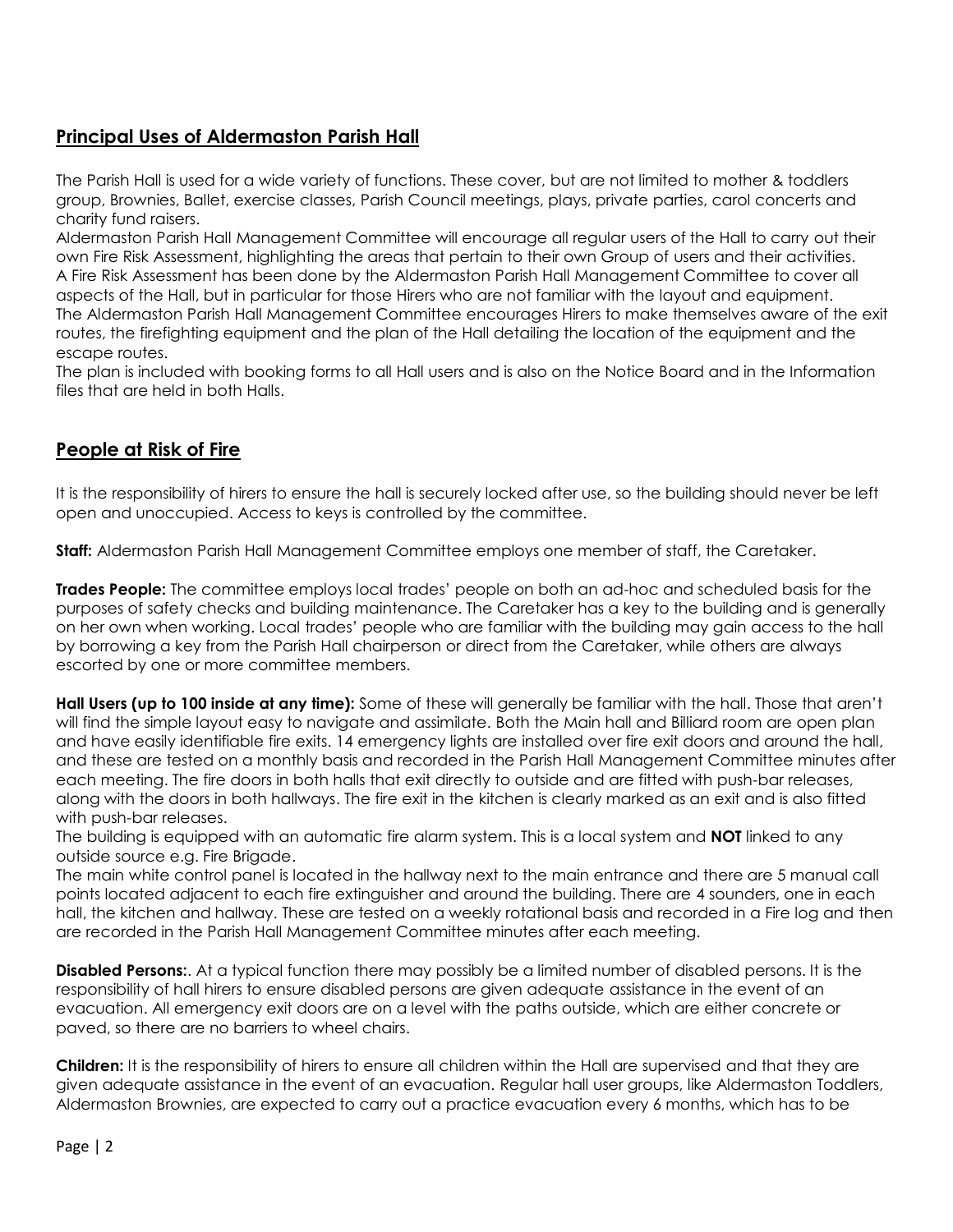recorded in the Hall Fire evacuation file held in the Hall. These are recorded in the Parish Hall Management Committee minutes after each meeting.

**Other Members of the Public (who are not using the hall):** Members of the public may walk past or drive past the hall on their way in or out of Aldermaston village.

## **Possible Causes of Fire**

| <b>Sources of Ignition</b>                                                                              | Source of fuel                                                                                                                                                  | Source of Oxygen |  |
|---------------------------------------------------------------------------------------------------------|-----------------------------------------------------------------------------------------------------------------------------------------------------------------|------------------|--|
| Faulty electrics in mains power<br>supply, ring mains or lighting<br>circuits.                          | Any material close to the source of the<br>fault (e.g. the cupboard in which the<br>consumer unit is located, skirting boards,<br>plaster board, wooden beams). | Open to the air  |  |
| Gas leak in mains supply to boiler                                                                      | Any combustible materials close to the<br>boiler (in the kitchen)                                                                                               | Open to the air  |  |
| Faulty portable electrical<br>equipment (e.g. kettles, toasters,<br>radios, etc)                        | The portable device itself and then any<br>combustible materials close to it.                                                                                   | Open to the air  |  |
| Kitchen appliances (i.e. gas hob,<br>electric oven, fridge, hot water<br>boiler, microwave, dishwasher) | The appliance itself and then any<br>combustible materials close to it.                                                                                         | Open to the air  |  |
| Smoking                                                                                                 | Material in waste bins or any other areas<br>outside where cigarettes may be left or<br>disposed of.                                                            | Open to the air  |  |
| Cooking accidents                                                                                       | Hot oil igniting on the hob or under the<br>grill.<br>Food burning in the oven or on the hob.                                                                   | Open to the air  |  |
| The lighting equipment itself, the ceiling<br>Faulty lighting system<br>and wood around it.             |                                                                                                                                                                 | Open to the air  |  |
| Children playing with matches or<br>other combustibles                                                  | Any combustible material close to where<br>the children are playing, including<br>children's clothes and hair.                                                  | Open to the air  |  |
| Arson                                                                                                   | Could be any source                                                                                                                                             | Open to the air  |  |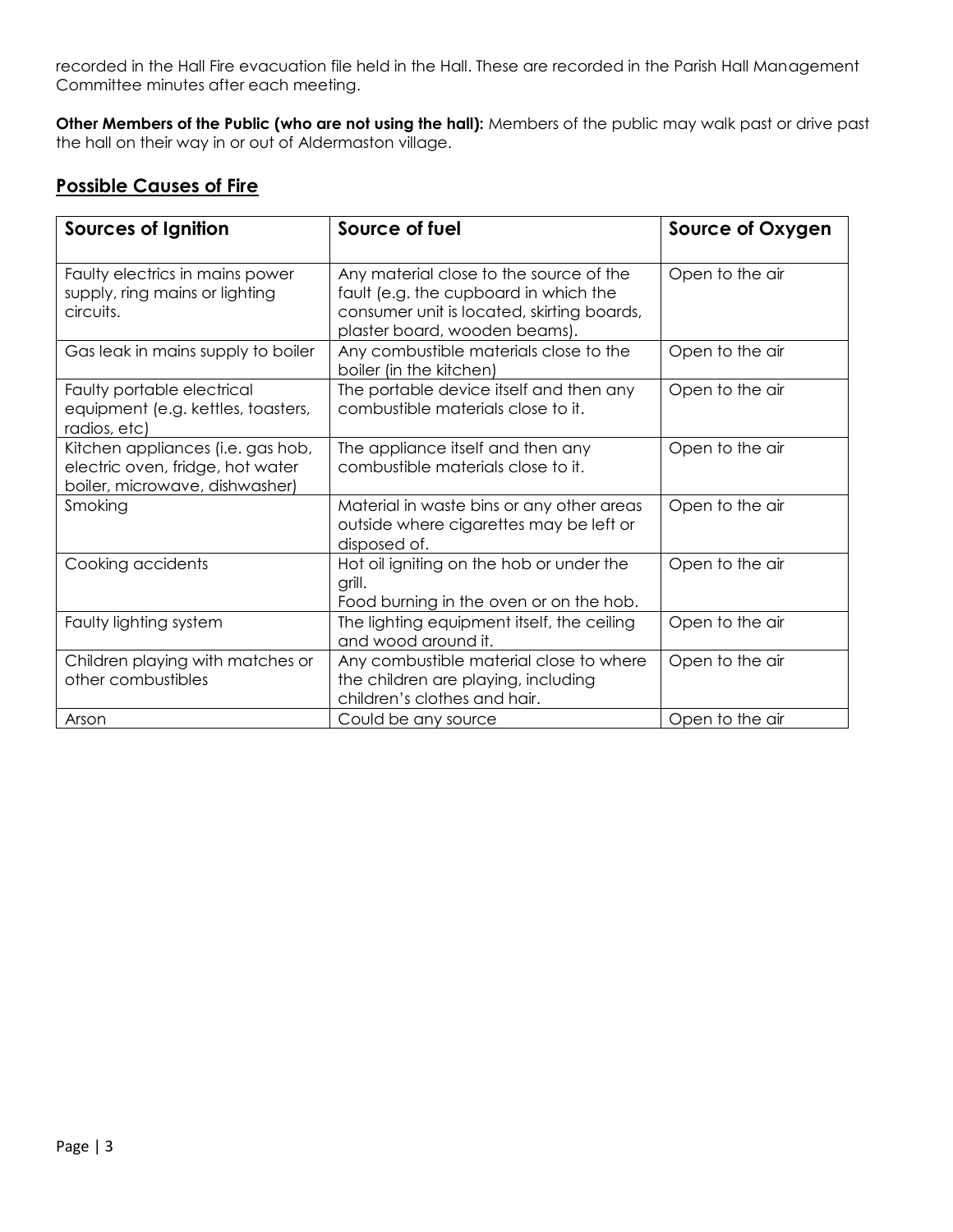## **Control Measures**

## **Measures to avoid or reduce**

| <b>Fire Hazard</b>      | Likelihood<br>1-low | Risk to people<br>from Fire Hazard    | <b>The Hazard</b>                                                                                                                                                                                                                                                                                                                                                                                                                                                                                                                                                                                                                                                                                                                                                                                                                                                                                                                                                                    | <b>Risk to people</b>                                                                                                                                                                                                                                                                                                                                                                                                                                                                                                                                                                                                                                                                                                                                                                                                                                                                                                                                                                                                                |
|-------------------------|---------------------|---------------------------------------|--------------------------------------------------------------------------------------------------------------------------------------------------------------------------------------------------------------------------------------------------------------------------------------------------------------------------------------------------------------------------------------------------------------------------------------------------------------------------------------------------------------------------------------------------------------------------------------------------------------------------------------------------------------------------------------------------------------------------------------------------------------------------------------------------------------------------------------------------------------------------------------------------------------------------------------------------------------------------------------|--------------------------------------------------------------------------------------------------------------------------------------------------------------------------------------------------------------------------------------------------------------------------------------------------------------------------------------------------------------------------------------------------------------------------------------------------------------------------------------------------------------------------------------------------------------------------------------------------------------------------------------------------------------------------------------------------------------------------------------------------------------------------------------------------------------------------------------------------------------------------------------------------------------------------------------------------------------------------------------------------------------------------------------|
|                         | 5-high              |                                       |                                                                                                                                                                                                                                                                                                                                                                                                                                                                                                                                                                                                                                                                                                                                                                                                                                                                                                                                                                                      |                                                                                                                                                                                                                                                                                                                                                                                                                                                                                                                                                                                                                                                                                                                                                                                                                                                                                                                                                                                                                                      |
| Fire inside the<br>hall | 3                   | Smoke inhalation.<br>Burns.<br>Death. | Ensure sufficient and correct<br>firefighting equipment is<br>available and that a qualified<br>practitioner inspects it at least<br>once per year.<br>The location of firefighting<br>equipment and exits are<br>clearly marked on a plan of<br>the parish hall, which is<br>published on the notice board.<br>Ensure suitable fire detection<br>equipment is maintained and<br>that a qualified practitioner<br>inspects it at least once per<br>year.<br>A test of continued<br>Illumination of emergency<br>lighting in event of a power<br>failure will be done monthly.<br>Ensure that Parish hall<br>furnishings are made of a non-<br>combustible material or a<br>material that has been Fire<br>Proofed to the standard<br>applicable at the time of<br>purchase. This includes window<br>curtains, chairs, etc.<br>Hall users will be asked to<br>remove all their rubbish from<br>the site when they leave the<br>(i.e. emptying any bins and<br>taking away with them). | Through hiring agreement<br>and hall information files<br>ensure hall users/hirers<br>know how to evacuate<br>the building, where the<br>fire-fighting equipment is<br>located and where the<br>assembly points are.<br>Through hiring agreement<br>ensure the hirer knows<br>that it is their responsibility<br>to check the building has<br>been vacated and that<br>the fire brigade has been<br>called out and that the<br>caretaker has been<br>informed.<br>Ensure all Fire Exit doors<br>are checked for<br>illumination, ease of<br>opening and that the<br><b>Emergency Exit Routes</b><br>are clear on a weekly<br>basis.<br>The Management<br>Committee tests the ease<br>of access to and through<br>the escape routes and to<br>the assembly points at<br>least once per year.<br>Ensure a record of key<br>holders is kept by<br>Secretary.<br>Users will be made aware<br>of their responsibilities<br>under the Premises<br>Licence via the Hiring<br>agreement.<br>Regular User Groups will<br>be advised that they |
|                         |                     |                                       |                                                                                                                                                                                                                                                                                                                                                                                                                                                                                                                                                                                                                                                                                                                                                                                                                                                                                                                                                                                      | should carry out their own                                                                                                                                                                                                                                                                                                                                                                                                                                                                                                                                                                                                                                                                                                                                                                                                                                                                                                                                                                                                           |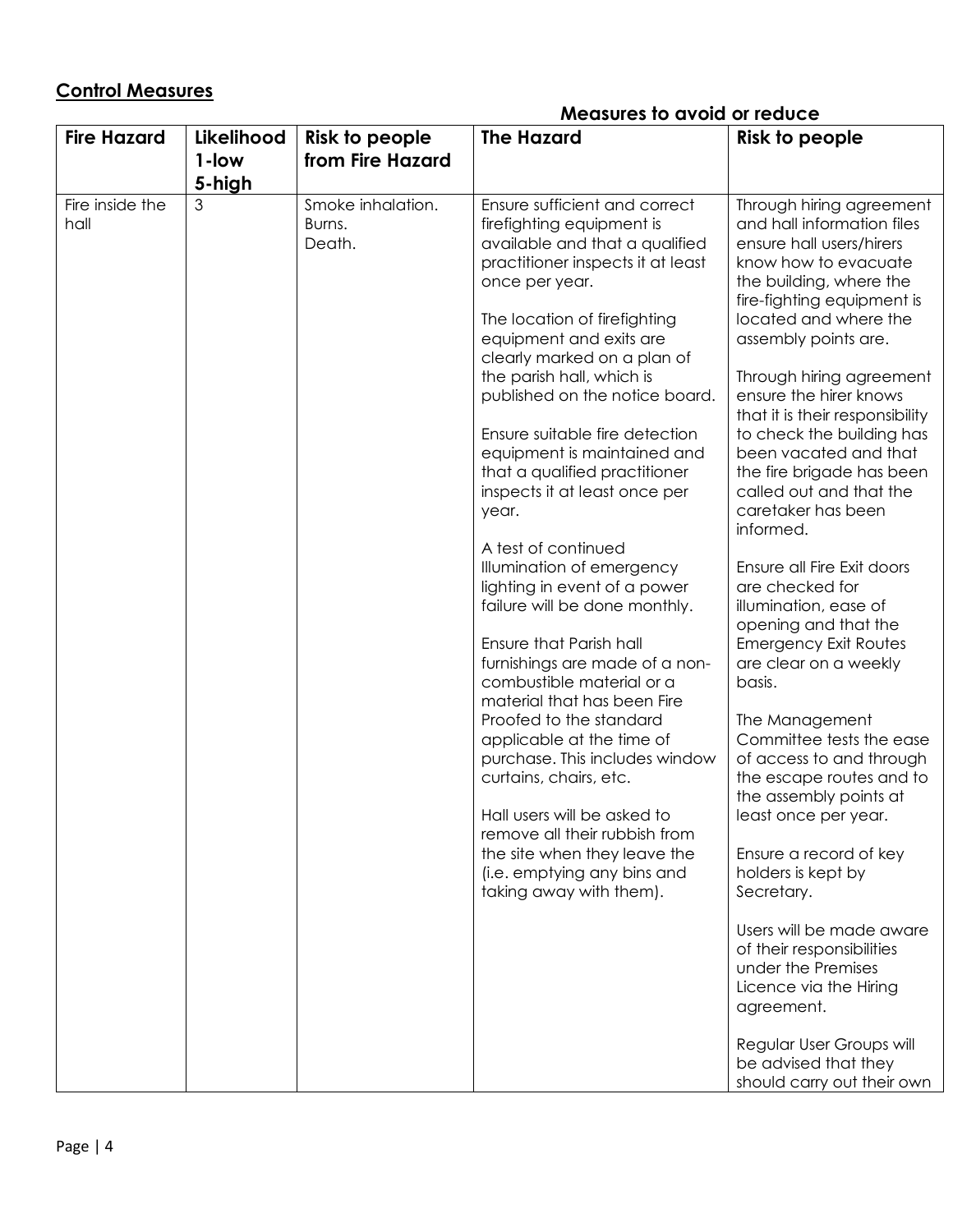|                                                                                                                                           |   |                                                                        |                                                                                                                                                                                                                                                                                                           | Fire evacuation test every<br>6 months and note in Hall<br>file.<br>Whilst the Management<br>Committee will advise<br>and encourage, it cannot<br>be held responsible for a<br>regular user group not<br>carrying out their own Risk<br>Assessment or Fire<br>evacuation test. Signed<br>copies of this advice to<br>be kept on file.<br>During a seated event<br>chairs supplied with drop<br>link to connect chairs<br>which must be used at all<br>times so that chairs<br>remain safe in case of<br>evacuation. |
|-------------------------------------------------------------------------------------------------------------------------------------------|---|------------------------------------------------------------------------|-----------------------------------------------------------------------------------------------------------------------------------------------------------------------------------------------------------------------------------------------------------------------------------------------------------|---------------------------------------------------------------------------------------------------------------------------------------------------------------------------------------------------------------------------------------------------------------------------------------------------------------------------------------------------------------------------------------------------------------------------------------------------------------------------------------------------------------------|
| Fire on the<br>premises<br>outside the<br>hall                                                                                            | 1 | <b>Evacuating people</b><br>towards the source<br>of the fire          |                                                                                                                                                                                                                                                                                                           | Through the Hiring<br>Agreements ensure hirers<br>understand and accept<br>their responsibility to<br>evacuate the building in<br>the event of a fire and to<br>ensure the evacuation is<br>coordinated properly and<br>safely.                                                                                                                                                                                                                                                                                     |
| Faulty electrics<br>in mains<br>power<br>supply, ring<br>mains, lighting<br>circuits,<br>kitchen<br>appliances or<br>portable<br>devices. | 1 | Electrocution while<br>attempting to put<br>out the fire with<br>water | A qualified practitioner checks<br>the internal electric installation<br>once per year (including all<br>portable electrical appliances)<br>and the overall power supply<br>to the Parish Hall at least once<br>every five years. A Certificate<br>of Inspection will be obtained<br>for each inspection. | Ensure suitable firefighting<br>equipment is available<br>close to the likely sources<br>of electrical fires.                                                                                                                                                                                                                                                                                                                                                                                                       |
| Gas leak in<br>mains supply<br>to<br>boiler                                                                                               |   | Death from explosive<br>combustion and<br>associated damage.           | Ensure that the Gas Boiler is<br>maintained at least once per<br>year and that during the<br>inspection the engineer checks<br>the sections of the gas inlet<br>pipeline.<br>A safety inspection Certificate<br>should be obtained after each<br>service.                                                 |                                                                                                                                                                                                                                                                                                                                                                                                                                                                                                                     |
| Smoking                                                                                                                                   | 3 | Smoke inhalation.<br><b>Burns</b>                                      | A No Smoking policy is<br>enforced throughout the<br>premises, both inside the hall<br>and outside.<br>No Smoking signs are<br>strategically placed                                                                                                                                                       |                                                                                                                                                                                                                                                                                                                                                                                                                                                                                                                     |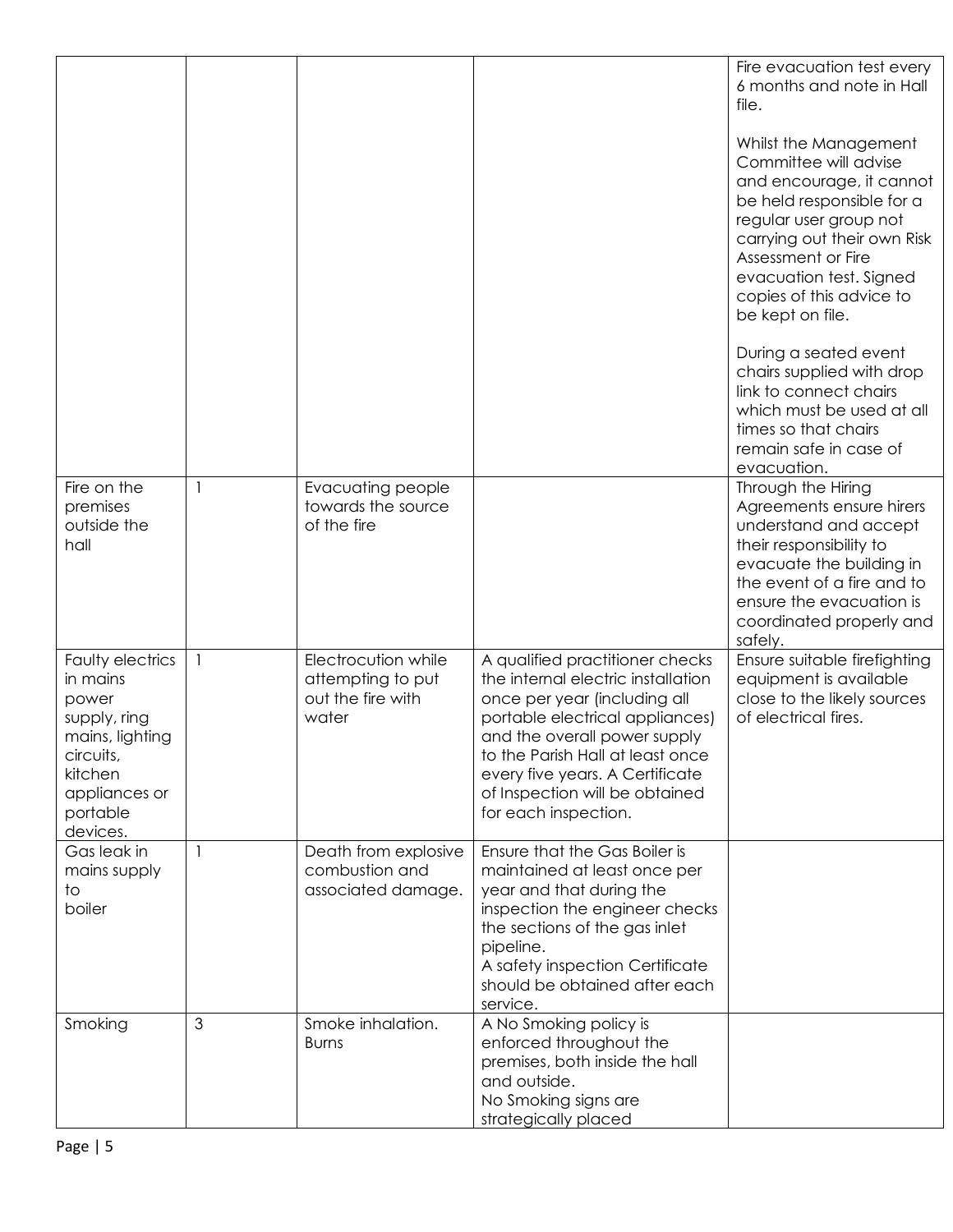|                                                                           |                |                             | throughout the building and<br>outside areas.                                                                                                                                                                                                                         |                                                                                                                                   |
|---------------------------------------------------------------------------|----------------|-----------------------------|-----------------------------------------------------------------------------------------------------------------------------------------------------------------------------------------------------------------------------------------------------------------------|-----------------------------------------------------------------------------------------------------------------------------------|
| Cooking<br>accidents                                                      | 3              | Smoke inhalation.<br>Burns. | Ensure users are aware of<br>appropriate safety precautions<br>concerning the use of the<br>cooker and how to cope with<br>hot oil fires.<br>Ensure there is a fire blanket<br>available close to the hob, for<br>putting out oil fires.                              |                                                                                                                                   |
| Children<br>playing<br>with matches<br><b>or</b><br>other<br>combustibles | $\overline{2}$ | Smoke inhalation.<br>Burns. | Ensure that any matches or<br>lighters are kept In locked<br>cupboard.                                                                                                                                                                                                | Ensure hirers are aware of<br>their responsibility to<br>supervise children while<br>inside the hall.                             |
| Arson                                                                     |                | Smoke inhalation.<br>Burns. | Ensure appropriate level of<br>security lighting (sensor<br>operated) is installed and<br>maintained.<br>Ensure hall hirers are<br>aware of their<br>responsibility for the hall during<br>their occupation and take<br>reasonable steps to prevent<br>willful damage | Wherever possible,<br>locking mechanisms for<br>ensuring internal safety<br>without comprising<br>emergency routes are<br>fitted. |

#### **Fire Extinguishers within Aldermaston Parish Hall**.

- Main entrance hall 1 x Red Water Extinguisher.
- Main hall 1 x Black Carbon dioxide extinguisher
- Main hall middle door Red Water Extinguisher
- Stage – 1 x Black Carbon Dioxide Extinguisher
- Rear hall exit 1 x Red Water Extinguisher
- Kitchen 1 x Black Carbon Dioxide Extinguisher
- $\bullet$  Kitchen 1 x fire blanket.

All fire extinguishers within the premises are subject to an annual inspection by the Atlas Fire Protection and copies of the Certificates of Inspection are displayed in the entrance hall between the 2 halls. The original is retained on file.

#### **First Aid**

As part of the emergency plan, a suitably stocked first aid kit is maintained and available for general use. **This is in the kitchen area and clearly marked**. A committee member is nominated to ensure that it is kept stocked.

Included within the box are sterile adhesive dressings including waterproof dressings or blue plasters for use in the food preparation area. In the event of burns or scalds, sterile dressings can be used **but no lotions or creams**.

#### **Fire Assembly Points:**

REAR: The field behind hall taking care of barbed wire fence FRONT: The next junction down the hill from the Hall, Congreve Close.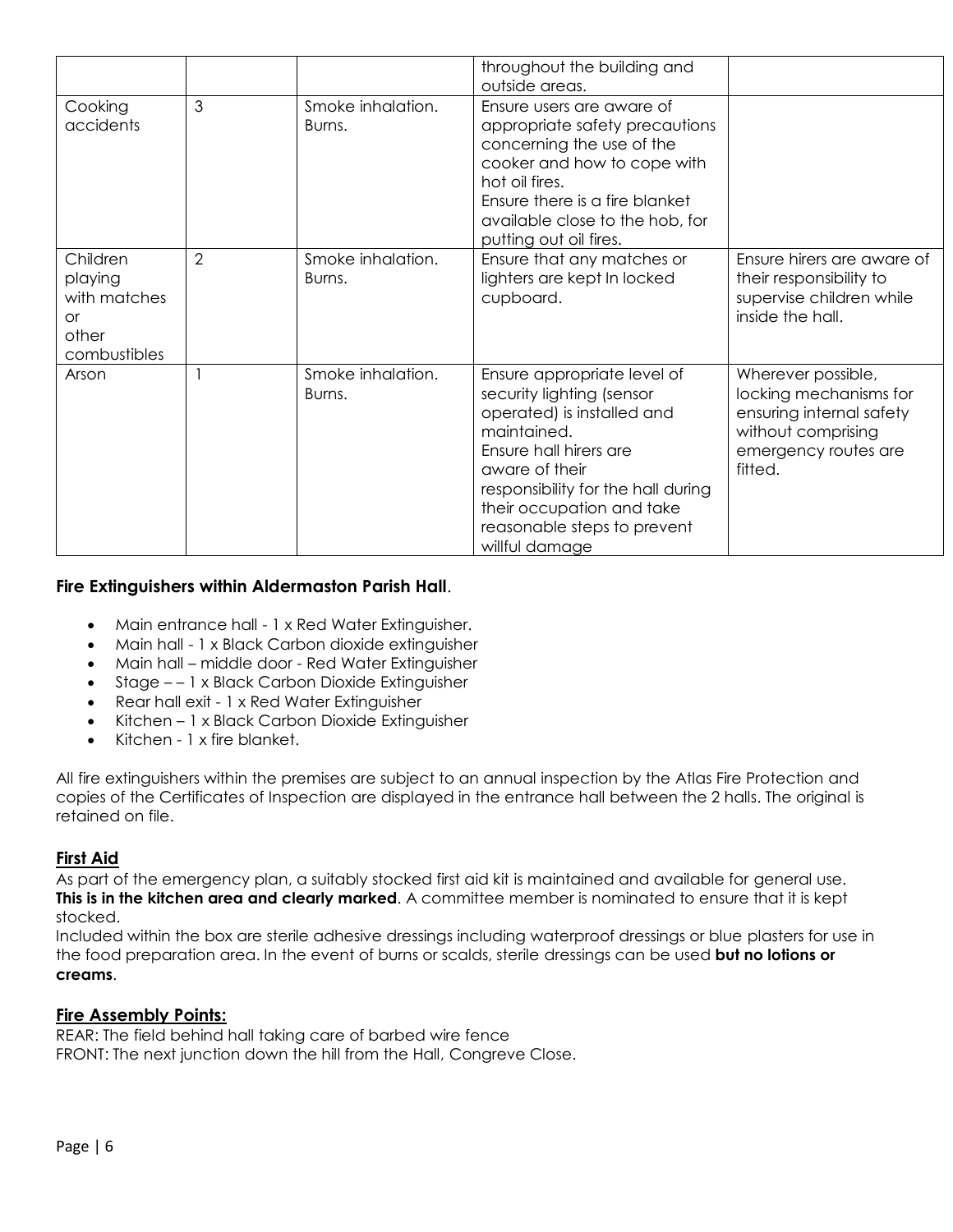# *Providing all of the above control measures are in place and maintained the risks are all reduced to a tolerable level.*

Competent Person-Angela Boott

Approved by Aldermaston Parish Hall Management Committee November 2022